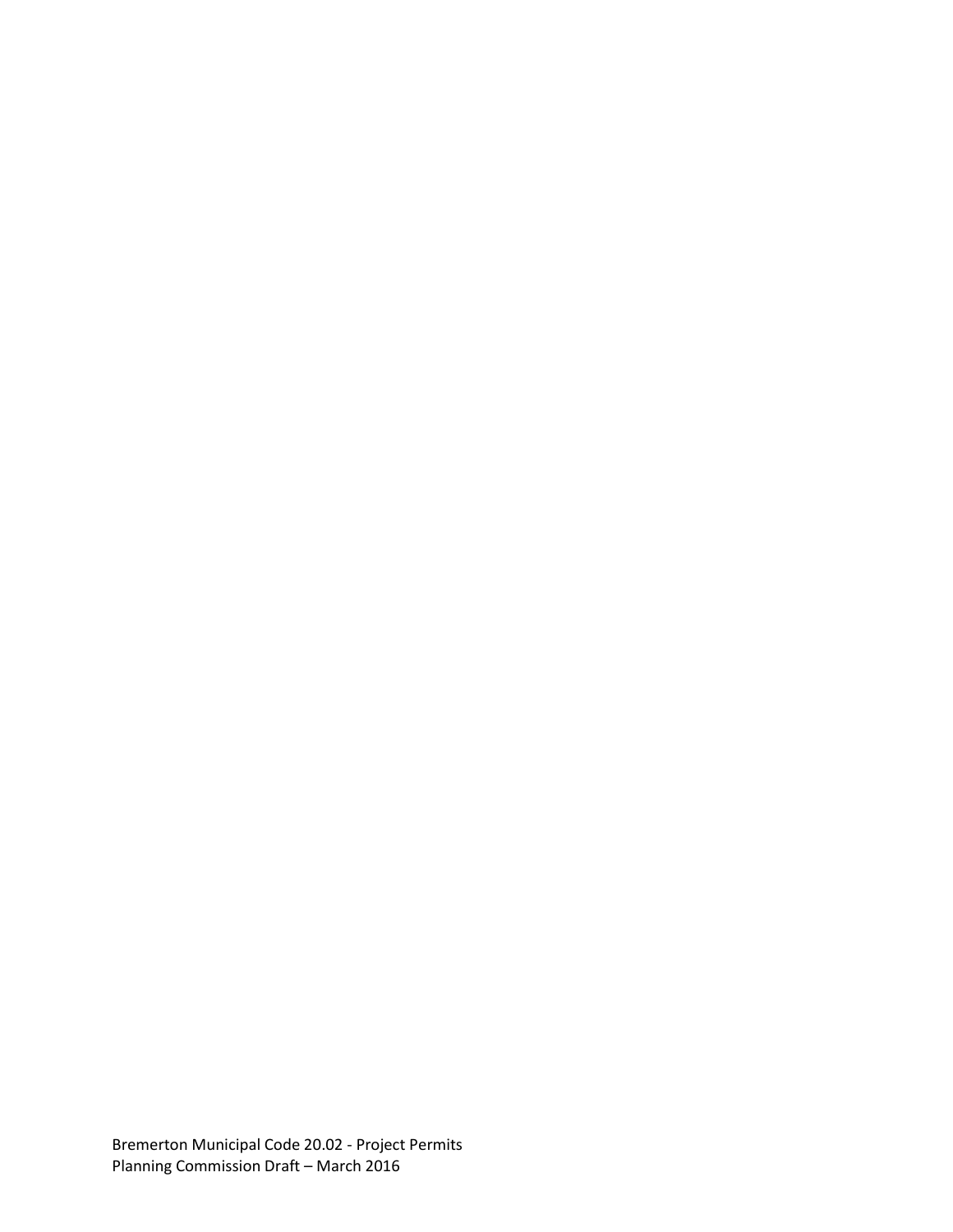# **Chapter 20.02 PROJECT PERMITS**

| Sections: |                                              |
|-----------|----------------------------------------------|
| 20.02.010 | <b>PURPOSE AND INTENT.</b>                   |
| 20.02.020 | <b>DEFINITIONS.</b>                          |
| 20.02.030 | <b>GENERAL PROVISIONS.</b>                   |
| 20.02.040 | <b>PROJECT PERMIT PROCESSING PROCEDURES.</b> |
| 20.02.050 | PRESUBMITTAL APPLICATION CONFERENCE.         |
| 20.02.060 | <b>SUBMISSION REQUIREMENTS.</b>              |
| 20.02.070 | <b>VESTING.</b>                              |
| 20.02.080 | OPTIONAL CONSOLIDATED PERMITTING PROCESS.    |
| 20.02.090 | <b>DETERMINATION OF COMPLETENESS.</b>        |
| 20.02.100 | <b>NOTICE OF APPLICATION.</b>                |
| 20.02.110 | <b>NOTICE OF HEARING.</b>                    |
| 20.02.120 | <b>JOINT PUBLIC HEARING.</b>                 |
| 20.02.130 | <b>NOTICE OF DECISION.</b>                   |
| 20.02.140 | <b>APPEALS.</b>                              |
| 20.02.150 | <b>DESIGN REVIEW.</b>                        |
| 20.02.160 | DEVELOPMENT AGREEMENT REVIEW PROCEDURES.     |
| 20.02.170 | <b>PLANNED ACTIONS.</b>                      |
|           |                                              |

# **20.02.010 PURPOSE AND INTENT.**

(a) Fundamental land use planning choices made in adopted Comprehensive Plans and development regulations shall serve as the foundation for project review. This chapter establishes how the City of Bremerton will process applications for project permits.

(b) These procedures provide for an effective processing and review of permits consistent with Chapter [36.70B](http://www.codepublishing.com/cgi-bin/rcw.pl?cite=36.70B) RCW. This chapter is applied in conjunction with Chapter [2.13](http://www.codepublishing.com/wa/Bremerton/html/Bremerton02/Bremerton0213.html#2.13) BMC (Administrative Hearing Examiner); Chapter [17.04](http://www.codepublishing.com/wa/Bremerton/html/Bremerton17/Bremerton1704.html#17.04) BMC (City Building Code); Chapter [20.04](http://www.codepublishing.com/wa/Bremerton/html/Bremerton20/Bremerton2004.html#20.04) BMC (State Environmental Policy Act); Chapter [20.12](http://www.codepublishing.com/wa/Bremerton/html/Bremerton20/Bremerton2012.html#20.12) BMC (Short Subdivisions and Plats); BMC Title [20,](http://www.codepublishing.com/wa/Bremerton/html/Bremerton20/Bremerton20.html#20) Division III; the Bremerton Shoreline Master Program; Chapter [20.14](http://www.codepublishing.com/wa/Bremerton/html/Bremerton20/Bremerton2014.html#20.14) BMC (Critical Areas); and other applicable codes making reference to this chapter.

# **20.02.020 DEFINITIONS.**

Unless the context clearly requires otherwise, the definitions in this section apply throughout this chapter. "City" means the City of Bremerton.

"Closed-record appeal" means an administrative appeal on the record on a project permit application following an open-record hearing with no or limited new evidence or information allowed to be submitted and only appeal argument allowed.

"Days" means calendar days.

"Department" means Department of Community Development.

"Director" means the Director of the Department of Community Development of the City of Bremerton or his/her designee.

"Hearing body" means the City Council, Hearing Examiner or any other body designated by the City Council to preside over an open-record hearing or closed-record appeal.

"Hearing examiner" means the Administrative Hearing Examiner pursuant to Chapter [2.13](http://www.codepublishing.com/wa/Bremerton/html/Bremerton02/Bremerton0213.html#2.13) BMC.

"Open-record appeal hearing" means an open-record hearing held on an appeal when no open-record predecision hearing has been held on the project permit application.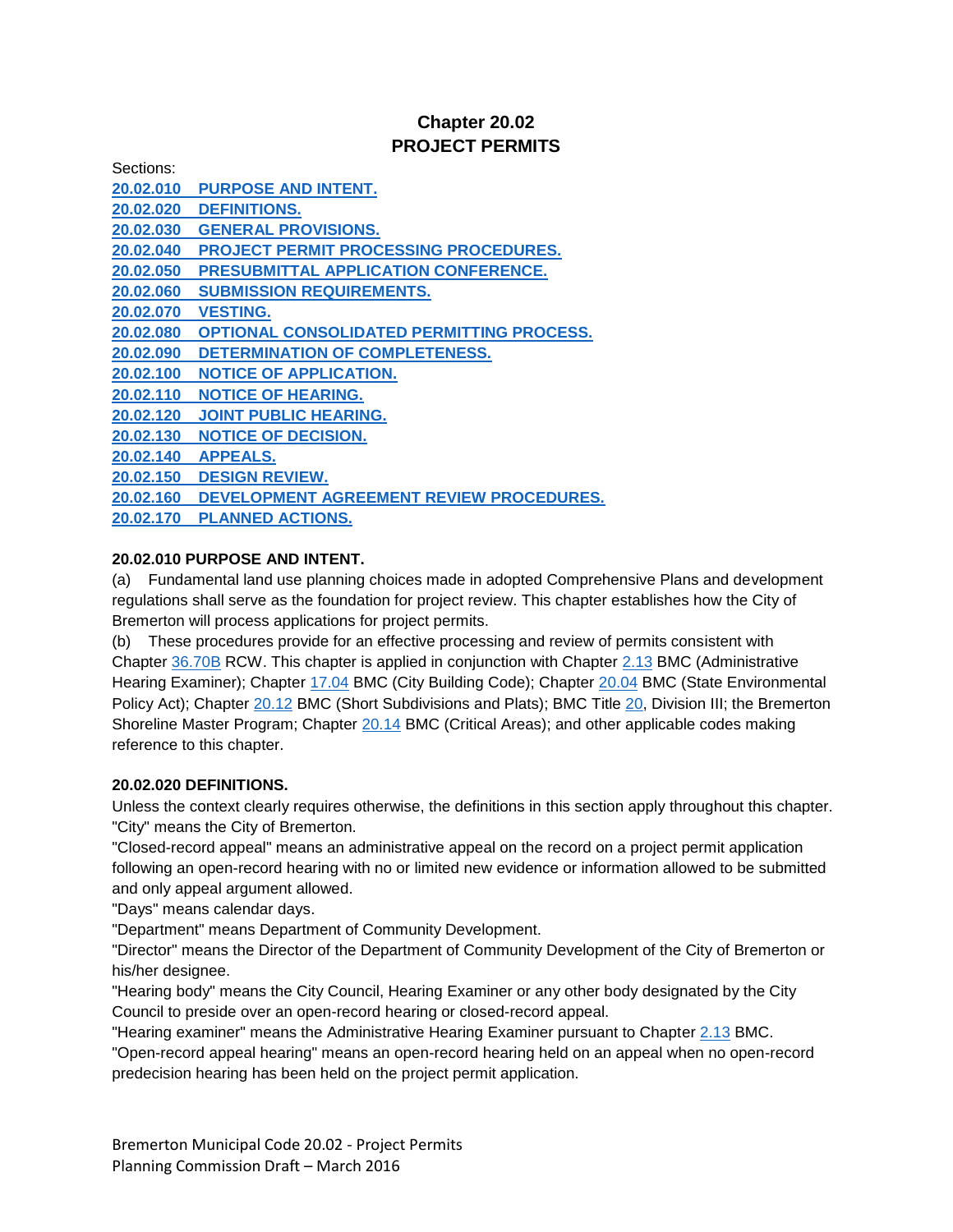"Open-record hearing" means a hearing that creates the City's record through testimony and submission of evidence and information, under procedures prescribed by the City by ordinance or resolution. An open-record hearing held prior to the City's decision shall be known as an "open-record predecision hearing."

"Parties of record" means:

(1) The applicant;

(2) The property tax payer as identified by the records available from the Kitsap County Assessor's Office;

(3) Any person who testified at the open-record public hearing on the application; and/or

(4) Any person who submitted written comments during administrative review or has submitted

written comments concerning the application at the open-record public hearing (excluding persons who have only signed petitions or mechanically produced form letters).

"Project permit" or "project permit application" means any land use or environmental permit or license required from the City of Bremerton for a project action, including but not limited to building permits, site development permits, land use preparation permits, subdivisions, binding site plans, planned unit developments, conditional uses, shoreline substantial development permits, development plan review, site-specific rezones authorized by the Comprehensive Plan, but excluding adoption or amendment of the Comprehensive Plan and development regulations, zoning of newly annexed land, area-wide rezones, and zoning map amendments except as otherwise specifically included in this subsection.

"Public meeting" means an informal meeting, hearing, workshop, or other public gathering of persons to obtain comments from the public or other agencies on a proposed project permit prior to the City's decision. A public meeting may include, but is not limited to, a design review meeting, a special committee meeting, such as the short subdivision committee, or a scoping meeting on a draft environmental impact statement. A public meeting does not include an open-record hearing. The proceedings at a public meeting may be recorded and a report or recommendation may be included in the City's project permit application file.

"SEPA" means the State Environmental Policy Act and includes the provisions of Chapter [43.21C](http://www.codepublishing.com/cgi-bin/rcw.pl?cite=43.21C) RCW, Chapter [197](http://www.codepublishing.com/cgi-bin/wac.pl?cite=197)[-11](http://www.codepublishing.com/cgi-bin/wac.pl?cite=11) WAC and Chapter [20.04](http://www.codepublishing.com/wa/Bremerton/html/Bremerton20/Bremerton2004.html#20.04) BMC.

"Stand Alone Nonproject SEPA" means a non-exempt proposal involving a decision on policies, plans, or programs that requires SEPA review and that is not associated with Comprehensive Plan, development regulations, or areawide rezones subject to BMC 20.10, 20.18, and 20.58.050 respectively.

#### **20.02.030 GENERAL PROVISIONS.**

(a) General Exemptions. The following permits or approvals are exempt from the procedures set forth in this chapter:

- (1) Landmark designations;
- (2) Street vacations;
- (3) Right-of-way/street use permits;
- (4) Permits or approvals relating to the use of public areas or facilities;

(5) Permits or approvals involving the location or development of essential public facilities or utilities;

(6) Project permits not listed in this chapter which are categorically exempt from SEPA;

(7) Legislative actions such as the adoption of or amendments to the Comprehensive Plan, subarea plans, area-wide map amendments, and development regulations. Such legislative actions are addressed in BMC 20.10, 20.18, and 20.58.050.

(b) Applicable Procedures. The Director shall determine the proper procedure for the processing of each project permit application pursuant to the provisions of this chapter. Disputes shall be resolved in favor of the higher category. Type I is considered the lowest and Type IV is the highest.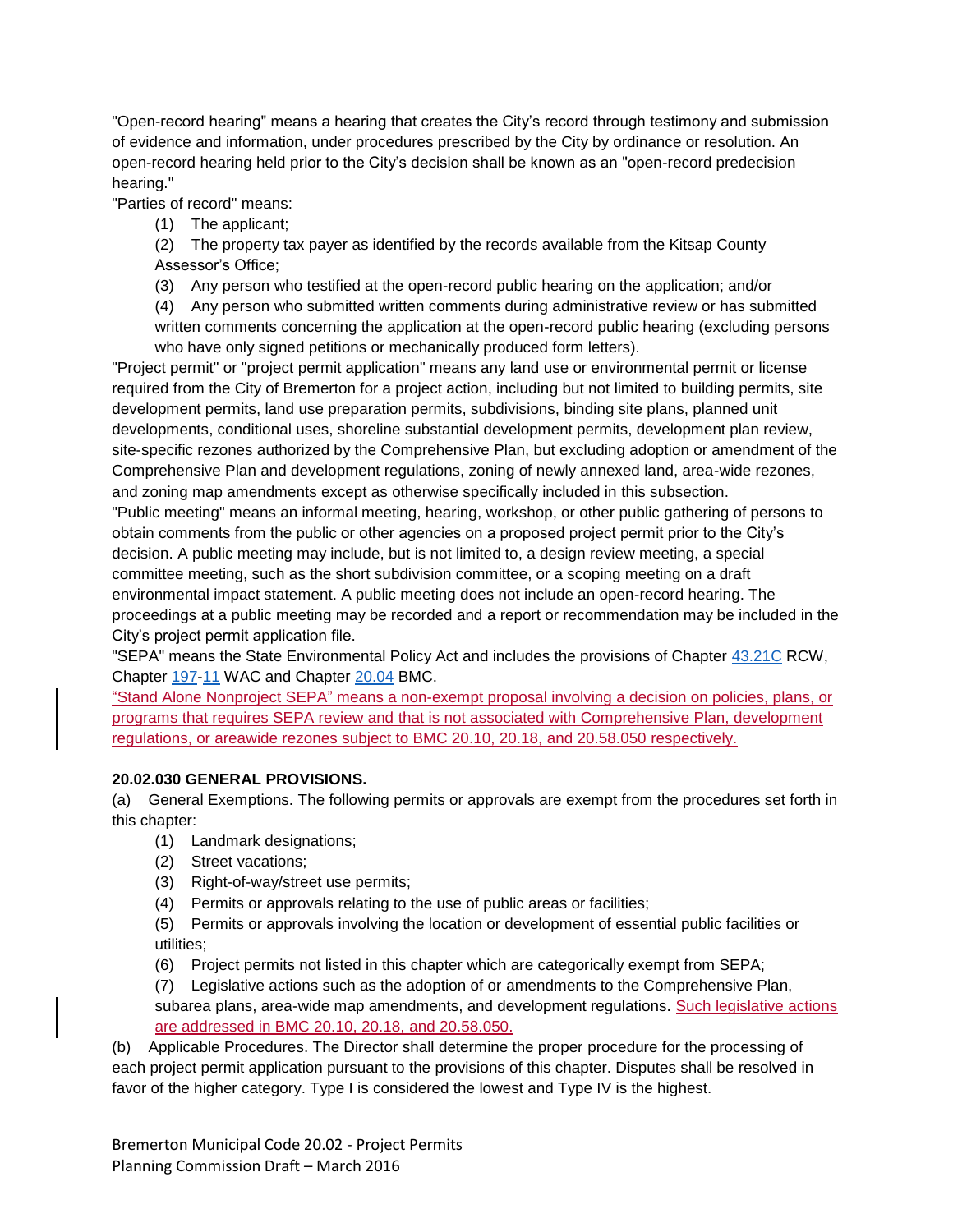(c) Standard Consistency. The City reviews proposals for consistency to applicable development regulations and the Comprehensive Plan. This determination includes consideration of the following:

(1) The type of land use permitted, including uses that may be permitted under certain circumstances, provided the criteria for their approval is satisfied;

(2) The density of development allowed such as units per acre or other measures of density;

(3) Availability and adequacy of infrastructure, which includes public facilities and services identified in the Comprehensive Plan; and

(4) Characteristics of the development such as development design standards.

(d) Conflict with Other Regulations. When any provisions of this chapter conflict with provisions of other City regulations, ordinances or resolutions, the more restrictive shall apply.

(e) Severability. If any part or provision of this chapter or the application of these regulations to any person or circumstances is adjudged invalid by any court of competent jurisdiction, the judgment shall be confined in its operations to the part, provision, or application directly involved in the controversy in which the judgment shall be rendered and it shall not affect or impair the validity of the remainder of these regulations or the application of them to other persons or circumstances.

(f) General Notice Requirements. The available records of the Kitsap County Assessor's Office shall be used to determine the property tax payer of record. All notices shall be deemed to have been provided or received on the date the notice is deposited in the mail or personally delivered, whichever occurs first. Failure to provide the public notice as described in this chapter shall not be grounds for invalidation of a decision on a permit.

(g) Optional Public Notice. In addition to required public notice, the City may provide notice to other individuals or organizations interested or possibly affected by the proposal. Failure to provide optional public notice shall not be grounds for invalidation of a decision on a permit.

### **20.02.040 PROJECT PERMIT PROCESSING PROCEDURES.**

Project permit applications are categorized as Type I, Type II, Type III or Type IV project permits. Permit processing procedures may include determination of completeness, notice of application, notice of public hearing and notice of decision. Applicable procedures for the processing of permits are pursuant to the following provisions:

(a) Type I Project Permits. These are administrative decisions by the Director who may approve, conditionally approve or deny the application. They include permits categorically exempt from SEPA review or that have had SEPA review completed in connection with another application or permit. Type I project permit processing procedures are set forth in Table 040. Examples of Type I permits include administrative code interpretations, building/construction/demolition permits (SEPA exempt), final short subdivisions, permit revocations, etc.

(b) Type II Project Permit. These are administrative decisions by the Director with limited public notice. The Director has the authority to approve, conditionally approve or deny the application. Type II project permit processing procedures are set forth in Table 040. Examples of Type II permits include administrative conditional use permits, short plats/binding site plans, site plan review (requiring SEPA), building/construction/demolition permits (requiring SEPA), stand alone nonproject SEPA, etc.

(c) Type III Project Permit. These are Hearing Examiner decisions. The Hearing Examiner may approve, conditionally approve, or deny the application. Type III project permit processing procedures are set forth in Table 040. Examples of Type III permits include nonadministrative conditional use permits, preliminary formal subdivisions, variances, etc.

(d) Type IV Project Permit. These are decisions by the City Council after a closed-record hearing. The City Council may approve, conditionally approve, modify and approve or deny the application. Type IV project permit processing procedures are set forth in Table 040. Examples of Type IV permits include sitespecific rezones, final formal subdivisions, development agreements, vacation of subdivisions, etc. (e) Table 040 Permit Processing Procedures.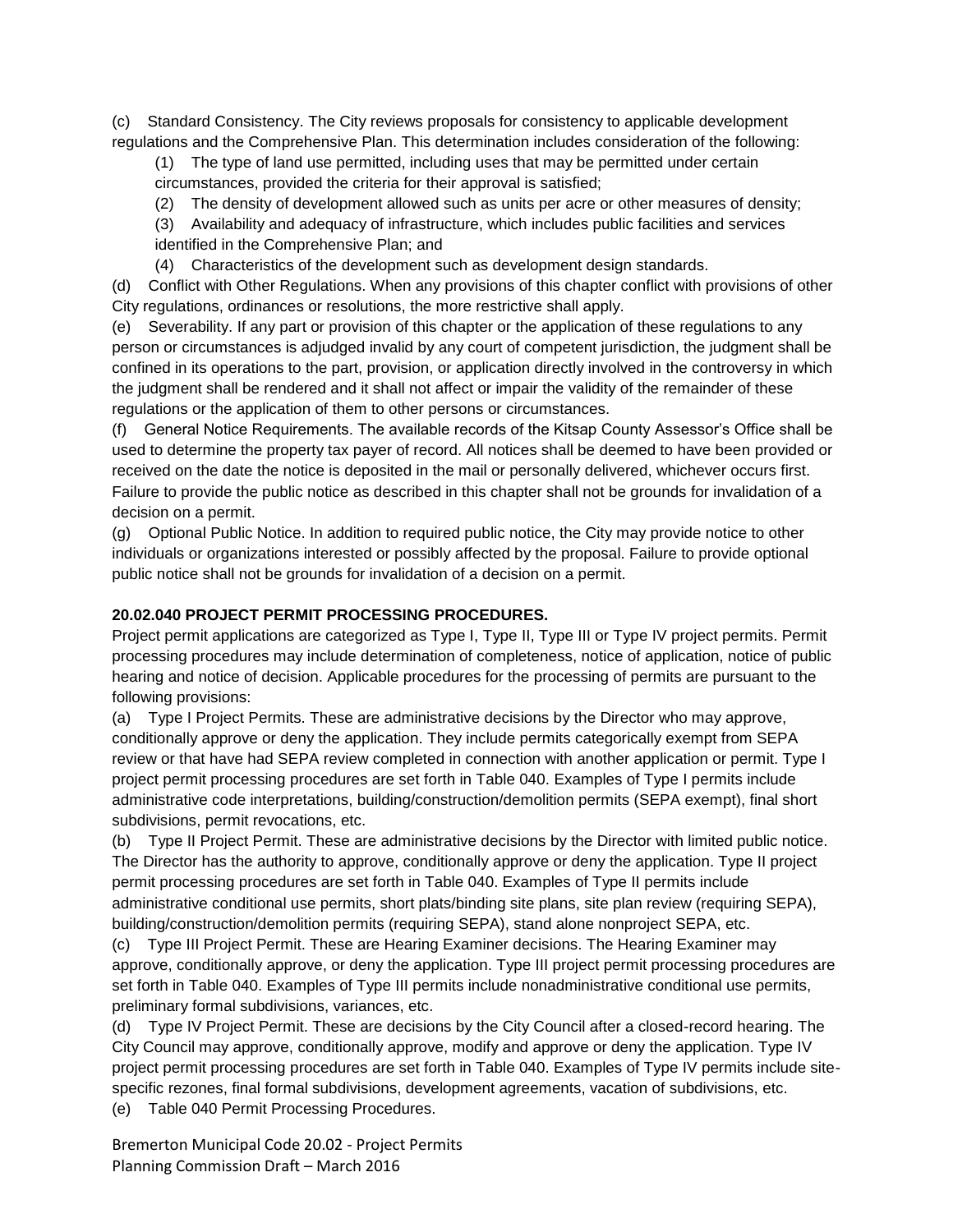| <b>Application Type</b>                      | <b>Determination</b><br>οf<br><b>Completeness</b> | <b>Notice of</b><br><b>Application</b> | Notice of<br><b>Hearing</b> | <b>Notice of</b><br><b>Decision</b> |
|----------------------------------------------|---------------------------------------------------|----------------------------------------|-----------------------------|-------------------------------------|
| <b>Type I Permit</b>                         | No.                                               | No.                                    | No.                         | No.                                 |
| <b>Type II Permit</b>                        | Yes                                               | Yes                                    | No.                         | Yes                                 |
| <b>Type III Permit</b>                       | Yes                                               | Yes                                    | Yes                         | Yes                                 |
| <b>Type IV Permit</b>                        | Yes                                               | Yes                                    | Yes                         | Yes                                 |
| Development Agreement                        | No                                                | No.                                    | Yes                         | Yes                                 |
| Final Subdivision <sup>1</sup>               | No.                                               | No.                                    | No.                         | No.                                 |
| Site Specific Rezone <sup>2</sup>            | Yes                                               | Yes                                    | Yes                         | Yes                                 |
| <b>Stand Alone Nonproject</b><br><b>SEPA</b> | No                                                | No                                     | No                          | No                                  |

1 The Hearing Examiner holds an open-record hearing for preliminary approval. The City Council makes a final decision at a public meeting; a second hearing is not required.

2 The Hearing Examiner holds an open-record hearing. The City Council holds a closed-record hearing for final approval.

## **20.02.050 PRESUBMITTAL APPLICATION CONFERENCE.**

(a) Purpose. The purpose of the pre-application conference is to acquaint the applicant with the review procedures and applicable Bremerton Municipal Code provisions to the proposal. Type II, III and IV permits require a presubmittal application conference prior to submitting an application. Anyone choosing the consolidated permit process set forth in BM[C20.02.060](http://www.codepublishing.com/wa/Bremerton/html/Bremerton20/Bremerton2002.html#20.02.060) also requires a presubmittal submittal application conference. Only one (1) meeting is required for all project permit applications related to the same project action.

(b) Waiver. The Director may waive the requirement for a presubmittal application conference when a proposal is determined not to be of a size and complexity to require a detailed analysis.

(c) Submission. Presubmittal application conferences may be held at any time before an application is submitted. A completed form and related information in sufficient number of copies as determined by the Director are required. The information does not need to meet the submission requirement set forth in BMC [20.02.060.](http://www.codepublishing.com/wa/Bremerton/html/Bremerton20/Bremerton2002.html#20.02.060)

(d) Timeline. The City shall hold the presubmittal application conference within thirty (30) days of the receipt of a completed request, unless the applicant agrees to an extension of this time in writing.

(e) Nonbinding. The presubmittal application conference is not intended to be an exhaustive review of all potential issues and the discussions shall not be binding or prohibit the enforcement of applicable laws. Failure to provide all pertinent information may prevent the City from identifying all of the issues or providing the most effective presubmittal application conference.

(f) Lapse of Time. If a time lapse of more than one (1) year occurs between a presubmittal application conference and the submission for permits, or if the Director determines the scope of the project has changed significantly from the presubmittal application conference, a new conference may be required.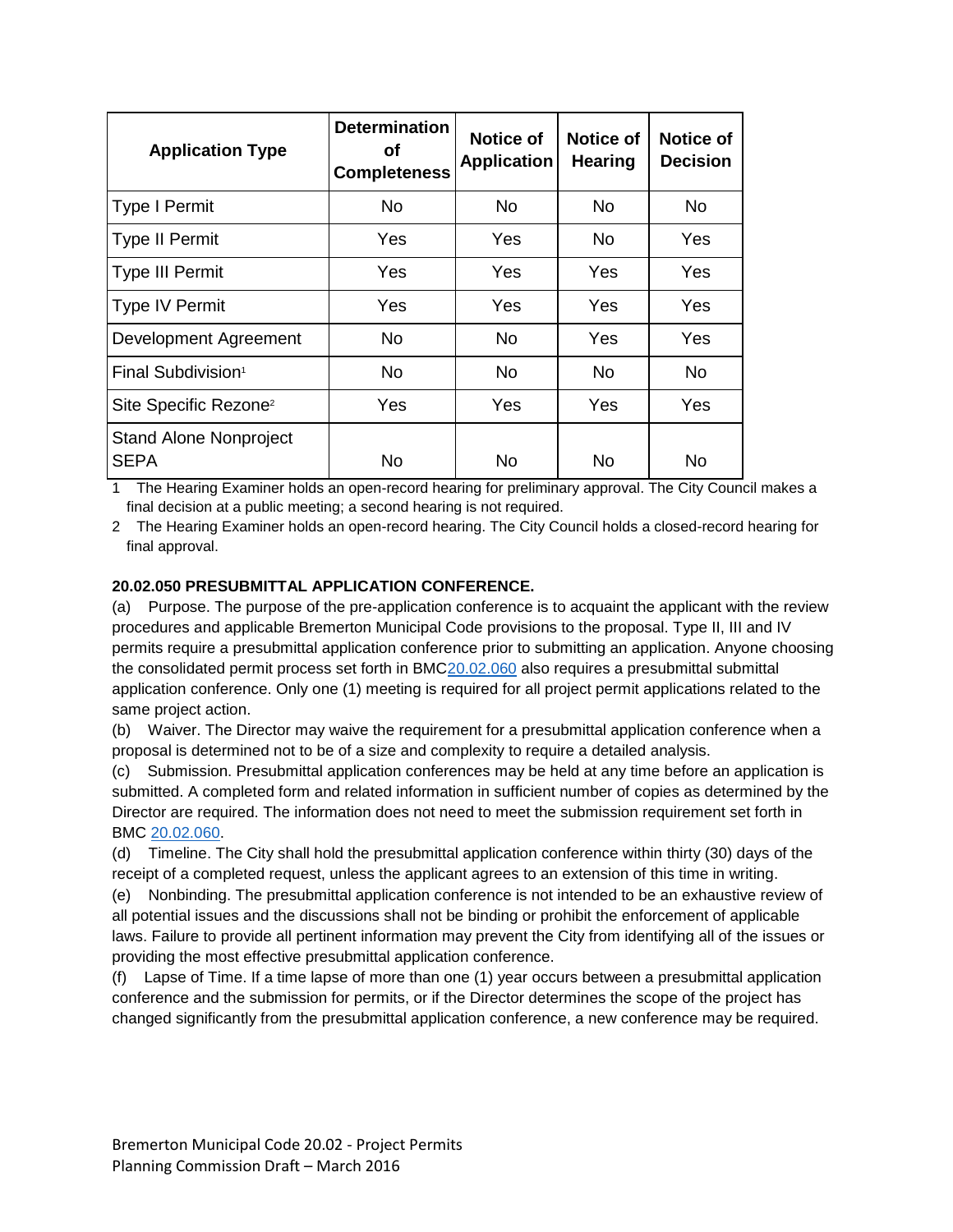#### **20.02.060 SUBMISSION REQUIREMENTS.**

(a) Application Contents. An application submitted to the Department shall be in a manner determined by the Director. Unless specified otherwise, an application shall at least include the following:

- (1) A completed application form;
- (2) A legal description of the property and associated tax account number(s);

(3) A vicinity map showing the location of the property including surrounding major streets, shorelines and other reference points;

(4) A site plan;

(5) When required, mailing labels containing the names and addresses of all owners of record of parcels within the notification radius;

- (6) When required, SEPA checklist and/or other environmental documentation;
- (7) Additional information required by the Director to support a decision on the application(s);

(8) The application fee(s) for the permit(s) requested as set forth in Chapter  $3.01$  BMC or by other applicable rule or regulation.

#### **20.02.070 VESTING.**

A project permit application shall vest in the land use regulations in effect on the land at the time of submission of a completed project permit application as defined herein and all application fees are paid.

#### **20.02.080 OPTIONAL CONSOLIDATED PERMITTING PROCESS.**

(a) An application which involves two (2) or more permits or procedures may have the processes consolidated under the highest project permit classification and procedures. The applicant shall request if they want their permit processes consolidated or if they want each permit processed individually.

(b) If a project involving two (2) or more permits has the permits processed individually, the highest project permit classification and procedures shall be finalized before subsequent permits can be issued. The Director may waive this requirement for permits not dependent on the higher classification of permit for their justification or implementation.

(c) If applicable, a single open-record hearing and no more than one (1) closed-record appeal shall be provided on a consolidated review process. The consolidated process may combine an open-record hearing on one (1) or more permits with an open-record appeal hearing on the other permits.

#### **20.02.090 DETERMINATION OF COMPLETENESS.**

When review procedures require a determination of completeness, the following shall apply: (a) Determination. Within twenty-eight (28) days of accepting the application, the Department shall provide a written determination to the applicant, stating that:

- (1) The application is complete; or
- (2) The application is incomplete and what is necessary to make the application complete.

To the extent known, the City shall identify other agencies of local, state or federal governments that may have jurisdiction over some aspect of the application.

(b) Failure to Notify. Failure to provide a written determination within the required time shall automatically deem the application complete.

(c) Processing. A complete application meets the submission requirements set forth in BMC [20.02.060](http://www.codepublishing.com/wa/Bremerton/html/Bremerton20/Bremerton2002.html#20.02.060) and is sufficient for continued processing. The determination of completeness shall not preclude the City from requesting additional information or studies either at the time of the notice or subsequently if new information is required or substantial changes in the proposed action occur. Should additional information be requested, the applicant shall have ninety (90) days from the date notified to submit the requested materials. Should the materials not be submitted within the time limits, the application shall lapse.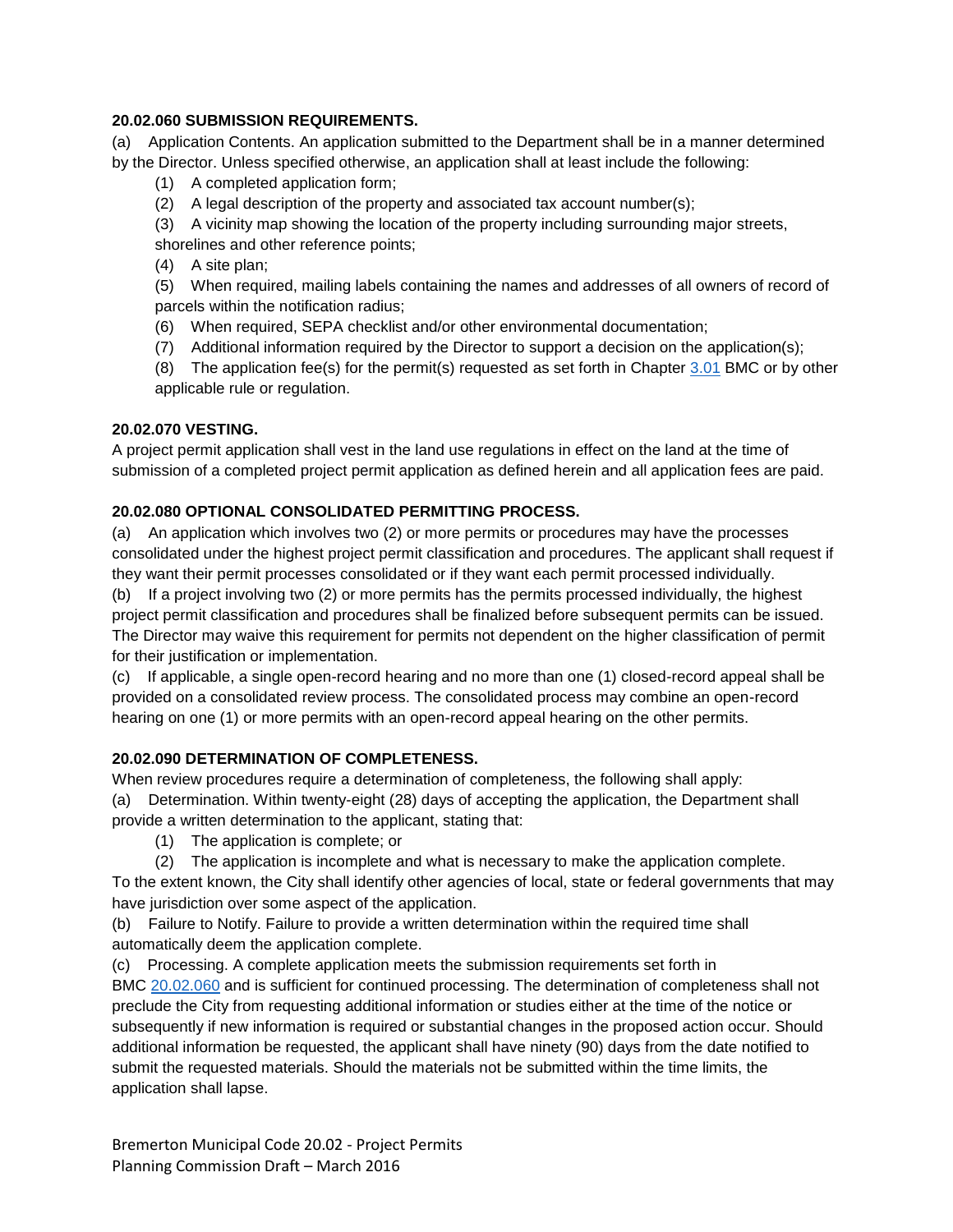(d) Incomplete Application. An incomplete application shall have ninety (90) days from the date of the written determination in subsection (a)(2) of this section for the necessary information to be submitted. If the applicant either refuses in writing or does not submit the required information within the time limits, the application shall lapse.

(e) Review of Additional Information. When additional information for an incomplete application is received, the City shall notify the applicant within fourteen (14) days of receipt of the additional information whether the application is complete or what additional information is necessary.

(f) Review Timeline. Following the date an application is determined complete, the date shall be noted and the one hundred twenty (120) day official review period to render a decision shall begin.

# **20.02.100 NOTICE OF APPLICATION.**

When review procedures require a notice of application, the following shall apply:

(a) Timeline. The notice shall be provided within fourteen (14) days after the determination of completeness is issued.

(b) Content. The notice of application shall include the following:

(1) The file number assigned;

(2) The date of application, date of the notice of completeness, and the date of the notice of application;

(3) A description of the proposed project action and a list of permits included with the application and, if applicable, a list of requested studies;

- (4) Identification of known permits not included with the application;
- (5) Identification of existing environmental documents that evaluate the proposal;
- (6) The location where the application and any studies can be reviewed;

(7) A statement of the public comment period and which shall not be less than fourteen (14) or more than thirty (30) days;

(8) A statement of the rights of any person to comment on the application, receive notice of and participate in any hearings, request a copy of the decision and any appeal rights;

- (9) Any other information determined appropriate by the City.
- (c) Legal Notice. Notice shall be provided in the following manner as applicable:
	- (1) Mail. The notice shall be sent by email, first class or higher mail to the following:
		- (i) The applicant;
		- (ii) Affected City departments;
		- (iii) State, federal and local agencies with jurisdiction;

(iv) For Type III permits, mailed notice shall also be sent to all property owners of real property (as shown by the records of the Kitsap County Assessor's Office) within three hundred (300) feet of the subject property. Where any portion of a property abutting the subject property is owned, controlled, or under the option of purchase by the applicant, all property owners within a three hundred (300) foot radius of the total ownership interest shall be notified; and

(v) Any person who requests such notice in writing to the Department.

(2) Posting of the Property. Notice shall be posted according to the following:

(i) At least one (1) location on or adjacent to the subject property and that shall be clearly visible and legible from an adjacent street or public area;

(ii) The Director shall determine the specifications to the construction and installation of the notice boards.

(3) Publishing Notice. A published notice in the City's official newspaper of general circulation within the City boundaries is required. The content shall include the following:

- (i) Project location;
- (ii) Project description;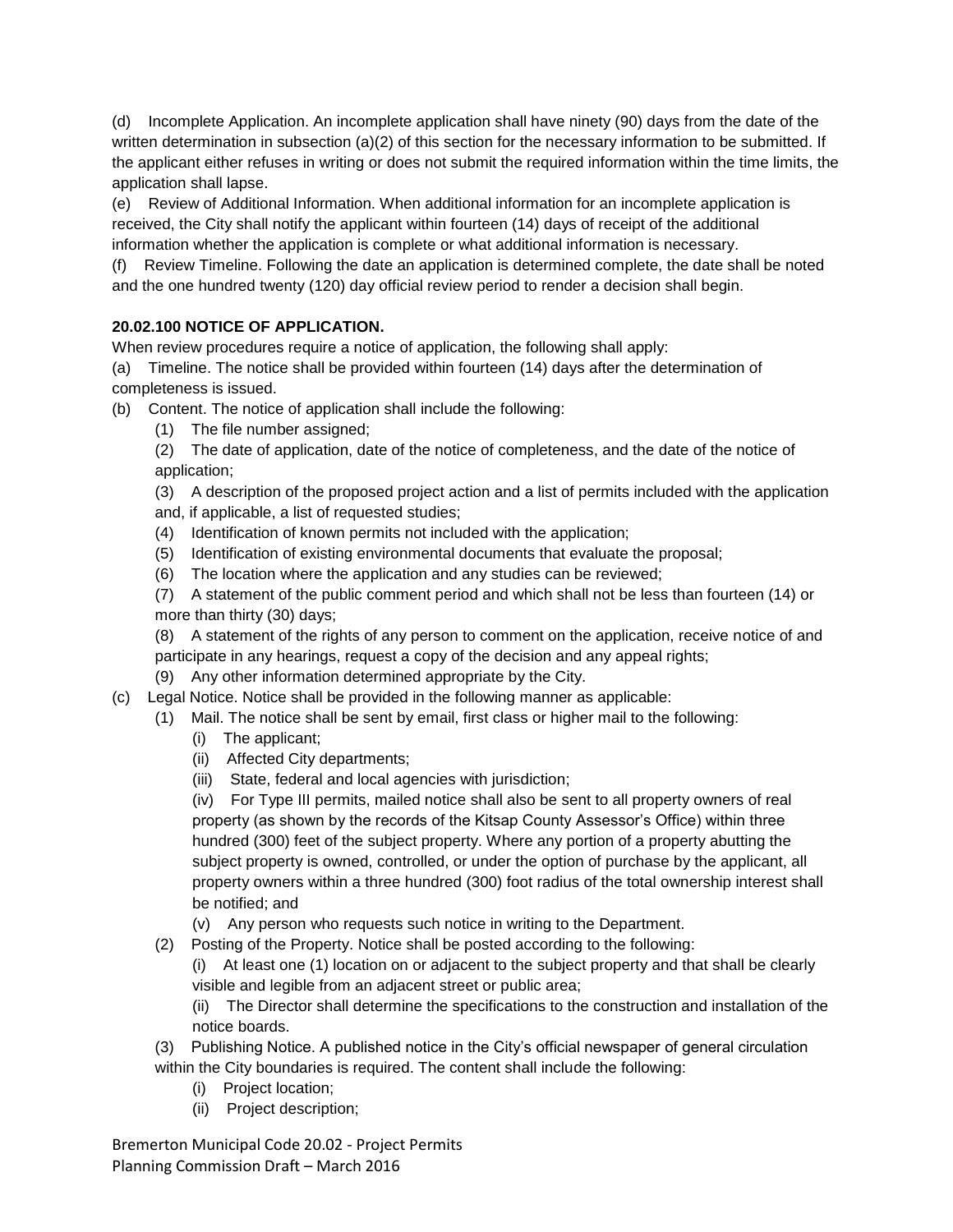- (iii) Type of permit(s) required;
- (iv) Comment period and dates;
- (v) Location where the complete application may be viewed.

(d) Integration of Notices. The City will integrate the notice of application with SEPA review whenever possible. Notification for a notice of application should be combined with the notification for threshold determination and the scoping for a determination of significance whenever possible.

(e) Issuance of Decisions. Except for a threshold determination, the City may not issue a decision or a recommendation on a permit until the expiration of the public comment period.

(f) Public Comments. Comments shall be as specific as possible. Comments shall be received by the last day of the comment period specified in the notice. If no comments are received by the date specified in the notice from an affected City department or agency with jurisdiction, which notification was sent to, then it is presumed that the department or agency has no comments.

# **20.02.110 NOTICE OF HEARING.**

When review procedures require a notice of hearing, the following shall apply:

(a) Notice Integration. A notice of hearing is required for public hearings. A notice of hearing may be integrated with the notice of application.

(b) Notice Content. A written notice of hearing shall contain the following information:

- (1) The name of the applicant or designated contact;
- (2) A description of the affected property (not including any legal description);
- (3) Project summary/description of each project permit application;
- (4) The application/project file number;
- (5) The date, time and place of the hearing;
- (6) A statement that all interested persons may appear and provide testimony;

(7) A statement where information may be examined or obtained and the staff contact and phone number;

(8) A statement how written testimony or comments may be submitted;

(9) The SEPA threshold determination along with any appropriate statement regarding any shared or divided lead agency status and phased review, and stating the end of any final comment period;

(10) The deadline (date, time and place) for submitting a SEPA appeal;

(11) A statement regarding any administrative appeal process including SEPA appeal.

(c) Project Permit Notification. Notification for a hearing on a project permit shall be provided in the following manner as applicable:

(1) Mail. The notice shall be sent by email, first class mail or higher to the following:

(i) The applicant;

(ii) All property owners of real property (as shown by the records of the Kitsap County Assessor's Office) within three hundred (300) feet of the subject property. Where any portion of a property abutting the subject property is owned, controlled, or under the option of purchase by the applicant, all property owners within a three hundred (300) foot radius of the total ownership interest shall be notified;

(iii) Any person providing a written request to the Department.

(2) Preliminary Plat. When adjacent to the right-of-way of a state highway, or within two (2) miles of the boundary of a state or municipal airport, mailed notice shall be given to the Secretary of Transportation, who has fifteen (15) days to respond.

(3) Posting of the Property. The notice shall be posted in the same manner and location(s) as the notice of application set forth in BMC [20.02.100\(](http://www.codepublishing.com/wa/Bremerton/html/Bremerton20/Bremerton2002.html#20.02.100)c)(2).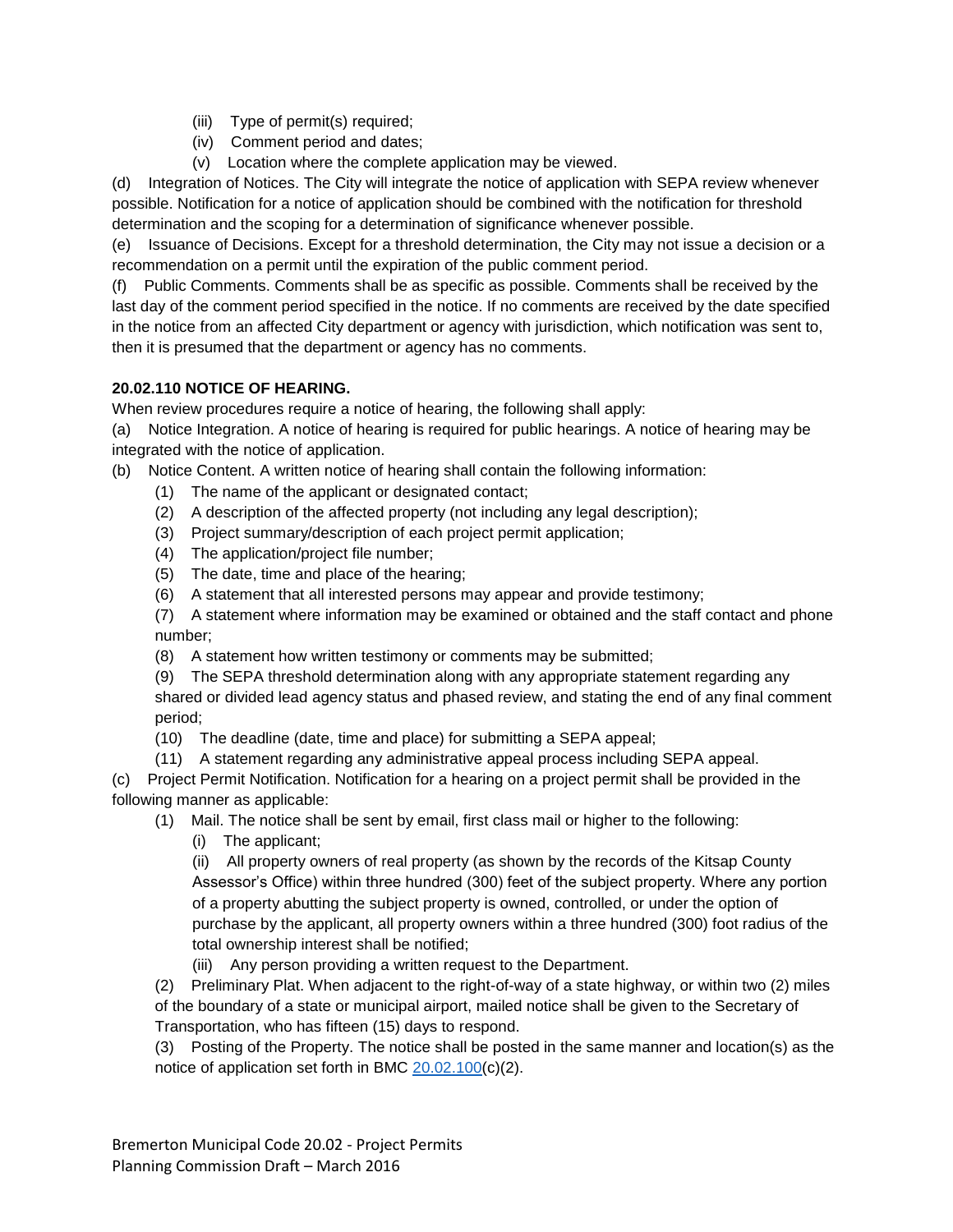(4) Publishing Notice. A published legal notice in the City's official newspaper of general circulation within the City boundaries is required. The content of the published notice shall include the following information:

- (i) Project location;
- (ii) Project description;
- (iii) Type of permit(s) required;
- (iv) Comment period and dates;
- (v) Location where the complete application may be viewed.
- (d) Notice Deadlines. Notice shall be given at least ten (10) days before the hearing date except:
	- (1) Shoreline permits pursuant to WAC  $173-27-110(3)$  $173-27-110(3)$  shall be given at least fifteen (15) days.
	- (2) An integrated notice of hearing and notice of application shall be given at least fifteen (15) days.

(3) An integrated notice of hearing and notice of a SEPA threshold determination shall be given at least fifteen (15) days.

(e) Continuation of Hearing. Continued hearings do not require additional notices of hearing.

(f) Appeal Notification. Notification for a hearing on an open-record or closed-record appeal shall be provided in the following manner:

(1) Mail. The notice shall be sent by email, first class mail or higher to the following:

- (i) The applicant/appellant;
- (ii) Parties of record;
- (iii) Affected agencies;
- (iv) Parties requesting notice; and
- (v) Other persons whom the Department believes may be affected by the action.

(g) Additional Procedures. In addition to the procedures contained in this chapter, the Department may develop general procedures for notification, including mailing packets and the format of the notice and an affidavit of posting/mailing form to be filled out by the party doing notice.

### **20.02.120 JOINT PUBLIC HEARING.**

A hearing on a project permit application may be combined with any other hearing on the action held by another local, state, regional, federal, or other agency pursuant to RC[W36.70B.110](http://www.codepublishing.com/cgi-bin/rcw.pl?cite=36.70B.110) as currently enacted or hereinafter amended.

## **20.02.130 NOTICE OF DECISION.**

The Director, the Hearing Examiner or the City Council issues a decision at the conclusion of applicable project permit review. The notice of decision may be included as part of the decision or project permit. (a) The City shall provide a notice of decision. The notice shall include a statement of any threshold determination made under SEPA and the procedures for appeal if a consolidated notice was not given under BMC [20.02.110\(](http://www.codepublishing.com/wa/Bremerton/html/Bremerton20/Bremerton2002.html#20.02.110)d)(3).

- (b) Notification. Notification shall be provided in the following manner as applicable:
	- (1) Mail. The notice shall be sent by email, first class mail or higher to the following:
		- (i) The applicant;

(ii) Any person who, prior to the rendering of the decision, requested notice of the decision in writing to the Department, or who submitted substantive comments on the application; and (iii) Kitsap County Assessor's Office.

(c) Notice Contents. The notice may include a copy of the report of decision on the project permit application; and shall include, when available, the SEPA threshold determination, the permit decision, the conditions of approval or where they may be viewed by the public, and the general procedures and time limits to file an appeal.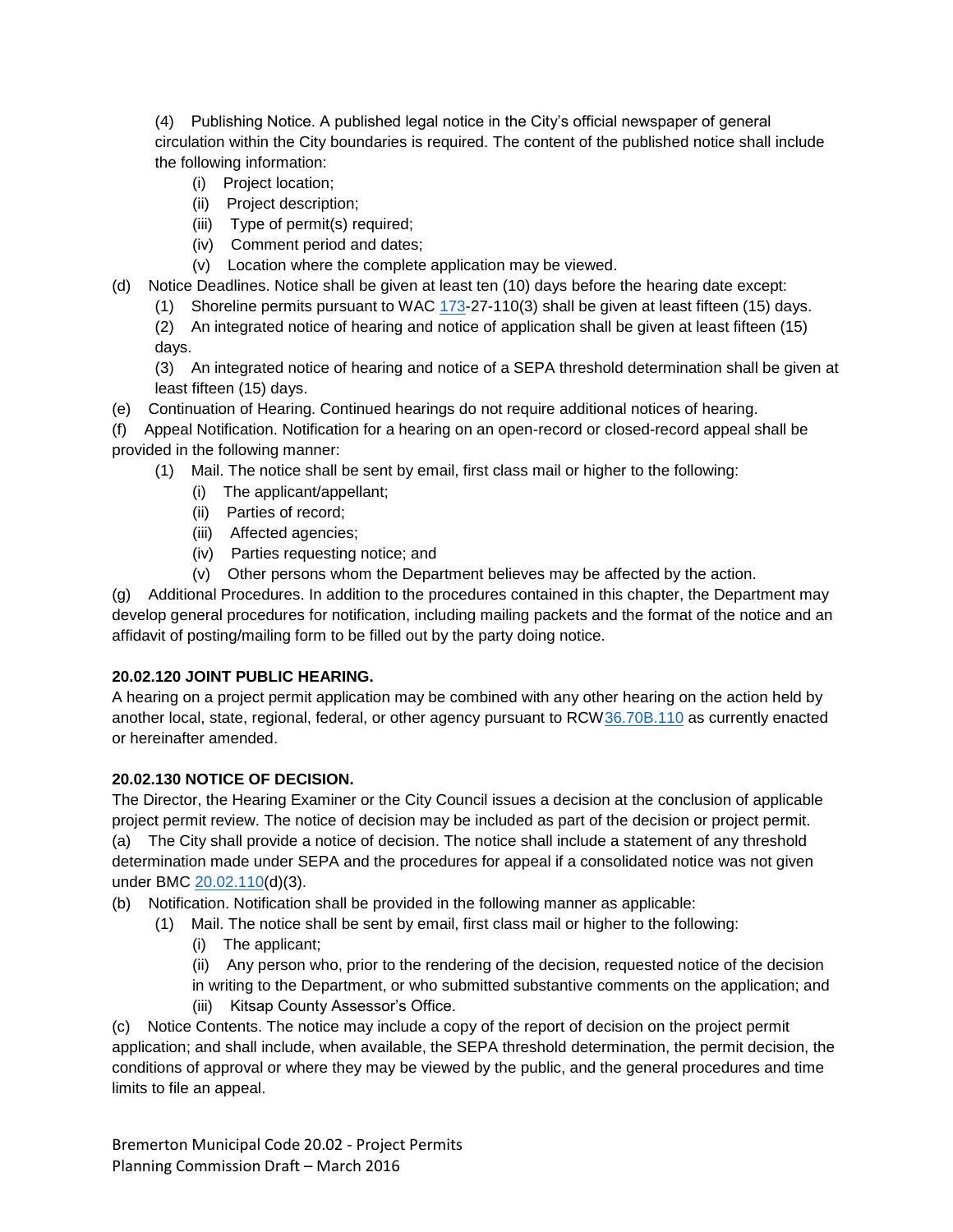(d) Change of Valuation. The notice shall state that affected property owners may request a change in valuation for property tax purposes notwithstanding any program of revaluation.

(e) Timelines. The notice shall be issued within one hundred twenty (120) days after the City notifies the applicant that the application is complete pursuant to BMC [20.02.090,](http://www.codepublishing.com/wa/Bremerton/html/Bremerton20/Bremerton2002.html#20.02.090) except as follows:

(1) The Director makes written findings that a specified amount of additional time is needed for processing the application; or

(2) A permit or approval involving the location or development of important public facilities or utilities, or related to the use of public areas or facilities, for public purposes may be excluded from the one hundred twenty (120) day time limit upon a determination of the Director that special circumstances warrant a longer process.

(f) Extension of Timelines. If the City is unable to issue its final decision on a project permit application within the time limits provided for in this chapter, it shall provide written notice of this fact to the parties of record. The notice shall include a statement of reasons why the time limits were not met, and an estimated date for issuance of the notice of decision.

(g) Timeline Exclusion. The one hundred twenty (120) day time limit shall exclude any of the following:

(1) Any period an applicant takes to provide additional information, perform studies or provide corrected plans requested by the City.

(2) Any period where the City determines that submitted information is insufficient or incorrect, and has requested the applicant provide the necessary information.

(3) Any period an environmental impact statement (EIS) is being prepared including scoping and preparing the draft and final EIS.

(4) Any period for administrative appeals and any period for reconsideration of decisions of the Hearing Examiner made on project permit applications. The period for consideration and decision on appeals shall not exceed:

- (i) Ninety (90) days for an open-record appeal hearing; or
- (ii) Sixty (60) days for a closed-record appeal.
- (iii) The parties may agree to extend these periods.
- (5) Any extension of time mutually agreed upon by the applicant and the City.

(6) All excluded periods are calculated from the date the City notifies the applicant to when the information satisfies the City's requirement.

(7) When the applicant submits the requested information, the City shall have fourteen (14) days to determine if it is satisfactory. If the information is not satisfactory, but the City fails to notify the applicant within the time limit, the information shall be deemed satisfactory.

(8) The time limits established in this section do not apply if a project permit application:

- (i) Requires an amendment to the Comprehensive Plan or a development regulation; or
- (ii) Requires approval of the location of an essential public facility as provided in RCW [36.70A.200;](http://www.codepublishing.com/cgi-bin/rcw.pl?cite=36.70A.200) or

(iii) Is substantially revised by the applicant, in which case the period shall start from the date at which the revised project application is determined to be complete.

(h) Liability. The City is not liable for damages due to the City's failure to make a final decision within the time limits established in this chapter.

# **20.02.140 APPEALS.**

(a) General.

(1) Those land use and development decisions that are subject to appeal shall become final unless an appeal is filed within the designated time to file an appeal.

(2) The appellant shall bear the burden of proving the administrative decision was not supported by substantial evidence.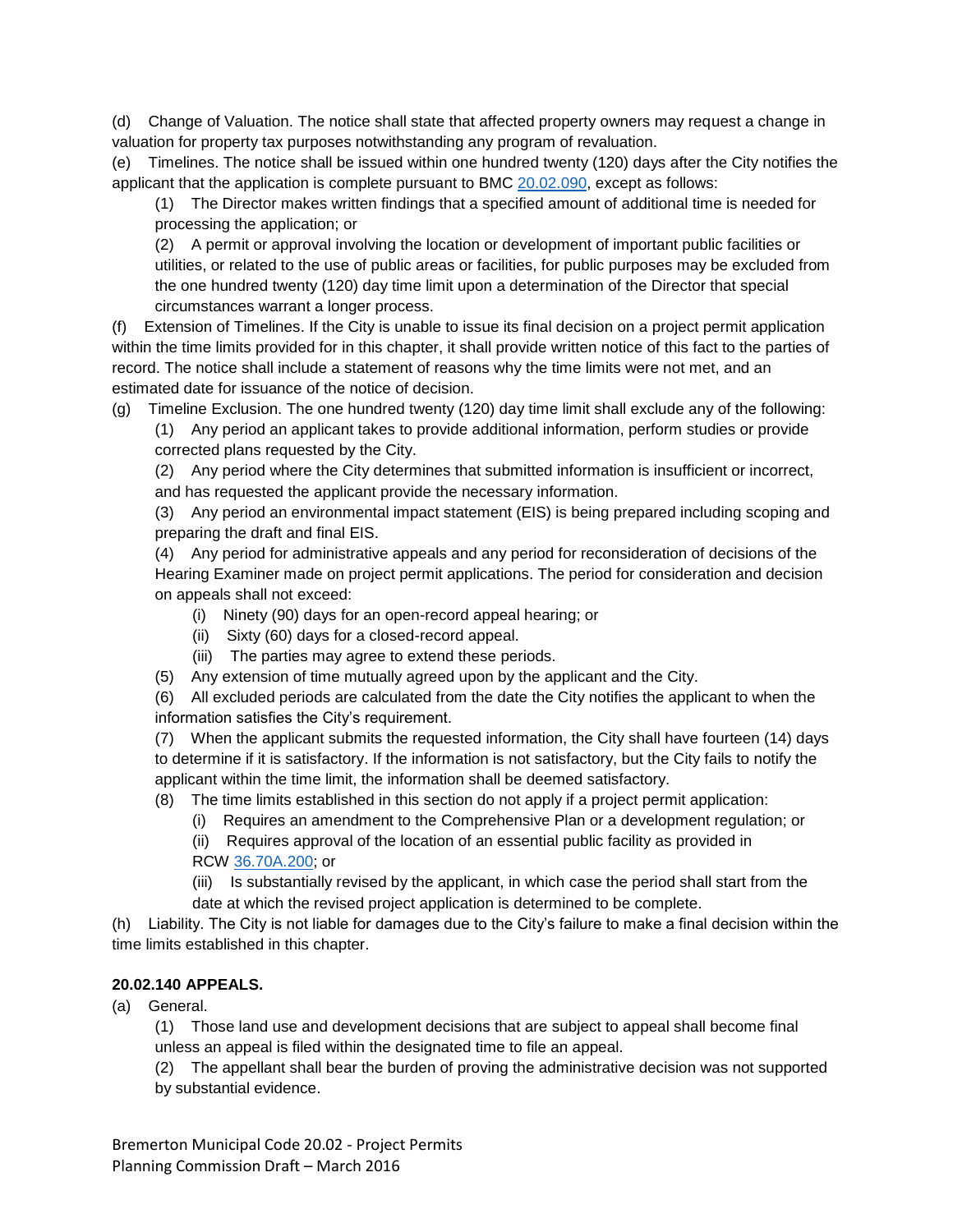(3) Appeal of Type I or Type II project permit final decisions shall be to the Hearing Examiner. Appeals shall be filed within fourteen (14) days following the issuance of the notice of decision. A decision involving a SEPA determination of nonsignificance which required public comments shall have the appeal period extended an additional seven (7) days.

(4) Administrative appeal of a SEPA threshold determination on project permits is to the Hearing Examiner pursuant to Chapter [20.04](http://www.codepublishing.com/WA/Bremerton/#!/Bremerton20/Bremerton2004.html#20.04) BMC and subsection (a)(3) of this section. The appeal shall consolidate any allowed appeals of procedural and substantive determinations under SEPA with a hearing or appeal on the underlying governmental action in a single simultaneous hearing before the Hearing Examiner consistent with RCW 36.70B, WAC 197-11-680 and BMC 20.02 and BMC 20.04.

(5) Appeal of Type III or Type IV project permit final decisions shall be to Kitsap County Superior Court pursuant to Chapter [36.70C](http://www.codepublishing.com/cgi-bin/rcw.pl?cite=36.70C) RCW. Appeals shall be filed within twenty-one (21) days following the issuance of the notice of decision.

(6) Final decision relating to the Bremerton Shoreline Master Program may be appealed as follows:

(i) Director decisions and Type II shoreline permits may be appealed to the Hearing Examiner pursuant to subsection (a)(3) of this section or may be appealed directly to the Shoreline Hearings Board pursuant to RCW [90.58.180.](http://www.codepublishing.com/cgi-bin/rcw.pl?cite=90.58.180)

(ii) Hearing Examiner decisions may be appealed to the Shoreline Hearings Board by filing a petition for review within twenty-one (21) days of the date of filing pursuant to RCW [90.58.140\(](http://www.codepublishing.com/cgi-bin/rcw.pl?cite=90.58.140)6).

(b) Standing to Appeal. Only parties of record with standing may initiate an appeal. Standing constitutes the following:

- (1) For Type I project permits, only the applicant has standing.
- (2) For project permits not Type I, the following have standing:
	- (i) Applicant;
	- (ii) Anyone who participates in the public hearing; or
	- (iii) Anyone who submits written comments in response to a legal notice within the required time limits.

(c) Filing an Appeal. Administrative appeals are filed by submitting a form provided by the Department. The appeal must be received by 5:00 p.m. on the last day of the appeal period. Appeals may be mailed, faxed or delivered to the Department.

(d) Timing of Decisions.

(1) An open-record appeal shall be decided within ninety (90) days from the date the complete appeal was filed.

(2) Should an occasion arise that would require a closed-record appeal hearing, such an appeal shall be decided within sixty (60) days.

(e) Computation of Time. For purposes of computing the time for filing an appeal, the day the decision is rendered shall not be included. The last day of the appeal period shall be included unless it is a Saturday, Sunday, a day designated by RCW [1.16.050](http://www.codepublishing.com/cgi-bin/rcw.pl?cite=1.16.050) or by the City's ordinances as a legal holiday; then it also is excluded and the filing must be completed on the next business day.

(f) Content of Appeal. An administrative appeal shall not be accepted unless it is written, accompanied by the required appeal fee, and contains at least the following information:

- (1) Appellant's name, address and phone number;
- (2) Appellant's statement describing his or her standing, as a party of record, to appeal;
- (3) Identification of the application which is the subject of the appeal;
- (4) Statement of grounds for appeal and the facts upon which the appeal is based;
- (5) Statement of the relief sought, including the specific nature and extent; and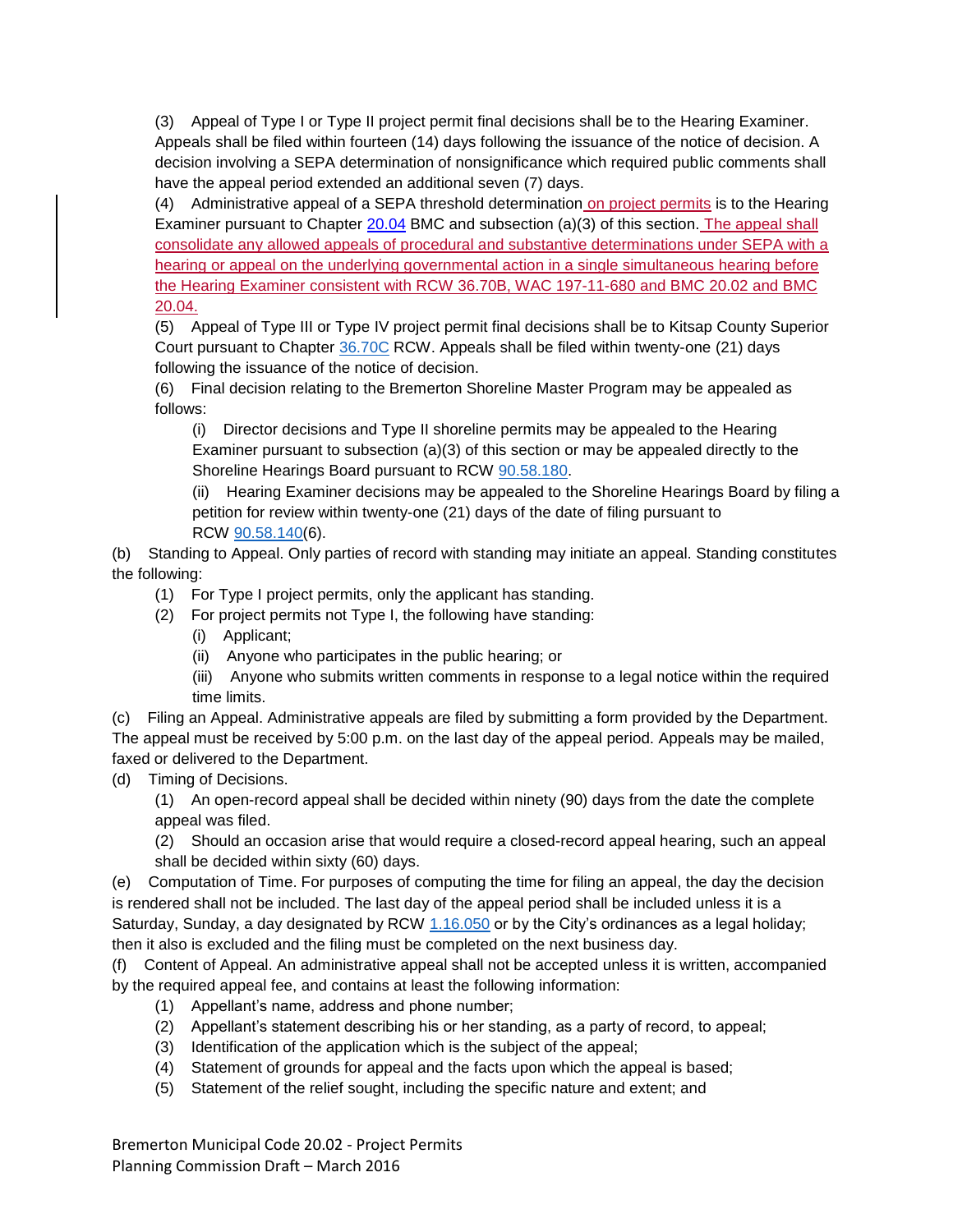(6) A statement that the appellant has read the appeal and believes the contents to be true, followed by the appellant's signature.

(g) Effect. The timely filing of an administrative appeal shall stay the effective date of the decision until the appeal is either decided or withdrawn.

(h) Notice of Appeal. The Director shall provide public notice of the appeal as provided in BMC [20.02.110\(](http://www.codepublishing.com/wa/Bremerton/html/Bremerton20/Bremerton2002.html#20.02.110)c).

#### **20.02.150 DESIGN REVIEW.**

Buildings that are proposed for construction in areas having adopted design guidelines are subject to review and recommendation by the Design Review Board (Board). For any development activity that requires Board review, the applicant must comply with the provisions of this section before a building permit can be approved, as follows:

(a) Public Meetings. All meetings of the Board shall be open to the public but are not subject to the requirements of the Open Public Meetings Act, Chapter [42.30](http://www.codepublishing.com/cgi-bin/rcw.pl?cite=42.30) RCW.

(b) Conceptual Design Conference. Before submitting a building permit application, the applicant shall attend a conceptual design conference with the Board. The conference will be scheduled by the Director to occur within thirty (30) days of written request by the applicant. The purpose of this conference is to provide an opportunity for the applicant to discuss the project concept with the Board in the early stages of the project development and:

- (1) To review preliminary sketches of the design proposal presented by the applicant;
- (2) To discuss how the design guidelines pertain to the proposed development;

(3) For the Design Review Board to designate which design guidelines apply to the proposed development based primarily on the location and nature of the proposed development; and

(4) Other application materials the applicant will need to submit with the design review application.

(c) Application. Following the conceptual design conference, the applicant may then submit a building permit application to the Department. The application shall include all documents and exhibits required for the application, as well as all materials required as a result of the conceptual design conference.

(d) Public Notice. On determination of a complete application for a building permit requiring design review, the Director shall schedule a design response conference with the Board to occur within sixty (60) calendar days. The Director shall provide public notice of the design response conference per the requirements of BMC [20.02.100.](http://www.codepublishing.com/wa/Bremerton/html/Bremerton20/Bremerton2002.html#20.02.100)

(e) Design Response Conference. The design response stage allows the Board to review the design plans and provide direction to the applicant on issues to be resolved for final approval. The applicant shall present the proposed project and demonstrate its consistency with the design guidelines as discussed in the conceptual design conference to the Board. The Board will consider the information presented and make a formal recommendation to the Director for project approval, approval with conditions, or denial. The Board may continue the conference if necessary to gather additional information necessary for its recommendation. If the conference is continued to a specific date, no further public notice is required; otherwise notice of continuance shall be mailed to all parties participating in the design response conference.

(f) Approval. Approval of a building permit that is subject to Board review is a Type II Director decision; however, the Board's recommendation shall hold substantial weight. After reviewing the Board recommendation, the Director may grant, deny or conditionally approve an application for the proposed development. Any deviation from the Board's recommendation shall be documented in the Director's findings and conclusions. The decision of the Director may be appealed per the provisions of BMC [20.02.140.](http://www.codepublishing.com/wa/Bremerton/html/Bremerton20/Bremerton2002.html#20.02.140)